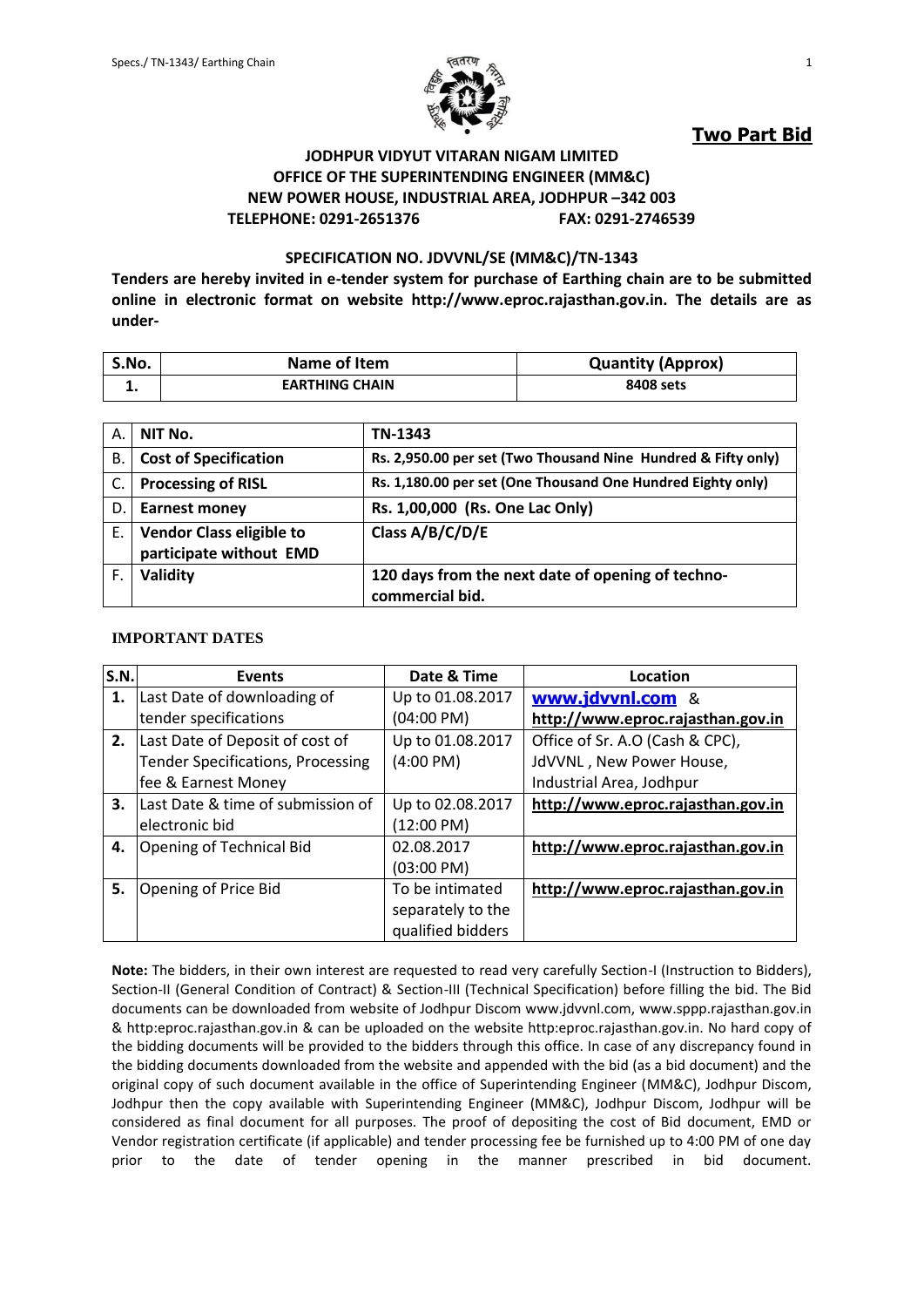### **INDEX**

|                |                                                | (For e-tendering)               |
|----------------|------------------------------------------------|---------------------------------|
| Section-I      | Instructions to bidders                        |                                 |
| Section-II     | <b>General Conditions of Contract</b>          |                                 |
| Section-III    | <b>Technical Specification</b>                 |                                 |
| Schedule-I     | <b>Schedule of Requirement</b>                 |                                 |
| Schedule-II    | Prices                                         |                                 |
| Schedule-III   | <b>Details of Standards</b>                    |                                 |
| Schedule-III-A | Pre Qualification Requirement(PQR)             |                                 |
| Schedule-IV    | <b>BOQ (Price Schedule)</b>                    | To be submitted online          |
| Schedule-IV-A  | Details of tendered quantity, quantity offered | The bidder is required to       |
|                | along with justification with reference to     | justify quantity offered as per |
|                | Qualifying Requirement.                        | Qualifying Requirement.         |
| Schedule V     | Departure from Guaranteed Technical            |                                 |
|                | <b>Particulars</b>                             |                                 |
| Schedule V A   | <b>Guaranteed Technical Particulars</b>        |                                 |
| Schedule VI A  | Departure from the requirement of Technical    |                                 |
|                | Specification.                                 |                                 |
| Schedule VI B  | Departure from commercial terms & conditions   |                                 |
|                | of specification                               |                                 |
| Schedule VII   | List of Past supplies.                         |                                 |
| Schedule VII A | C.A. Certificate for Quantity Justification    |                                 |
| Schedule VIII  | Delivery schedule.                             |                                 |
| Schedule IX    | List of equipment & technical hands available  |                                 |
|                | with the tendering firm.                       |                                 |
| Appendix-X     | General Particulars about the bid in brief     |                                 |

### **NOTE:**

.

1. The technical deviations including GTP and commercial deviations, if any, shall invariably be stated in Schedule-VI (A & B) Departure from specifications attached with this specification. **Mentioning of such deviations elsewhere will not be considered. The standard printed conditions of sales and other if any attached with the tender will not be considered.**

2. The prices offered against this specification shall be FIRM.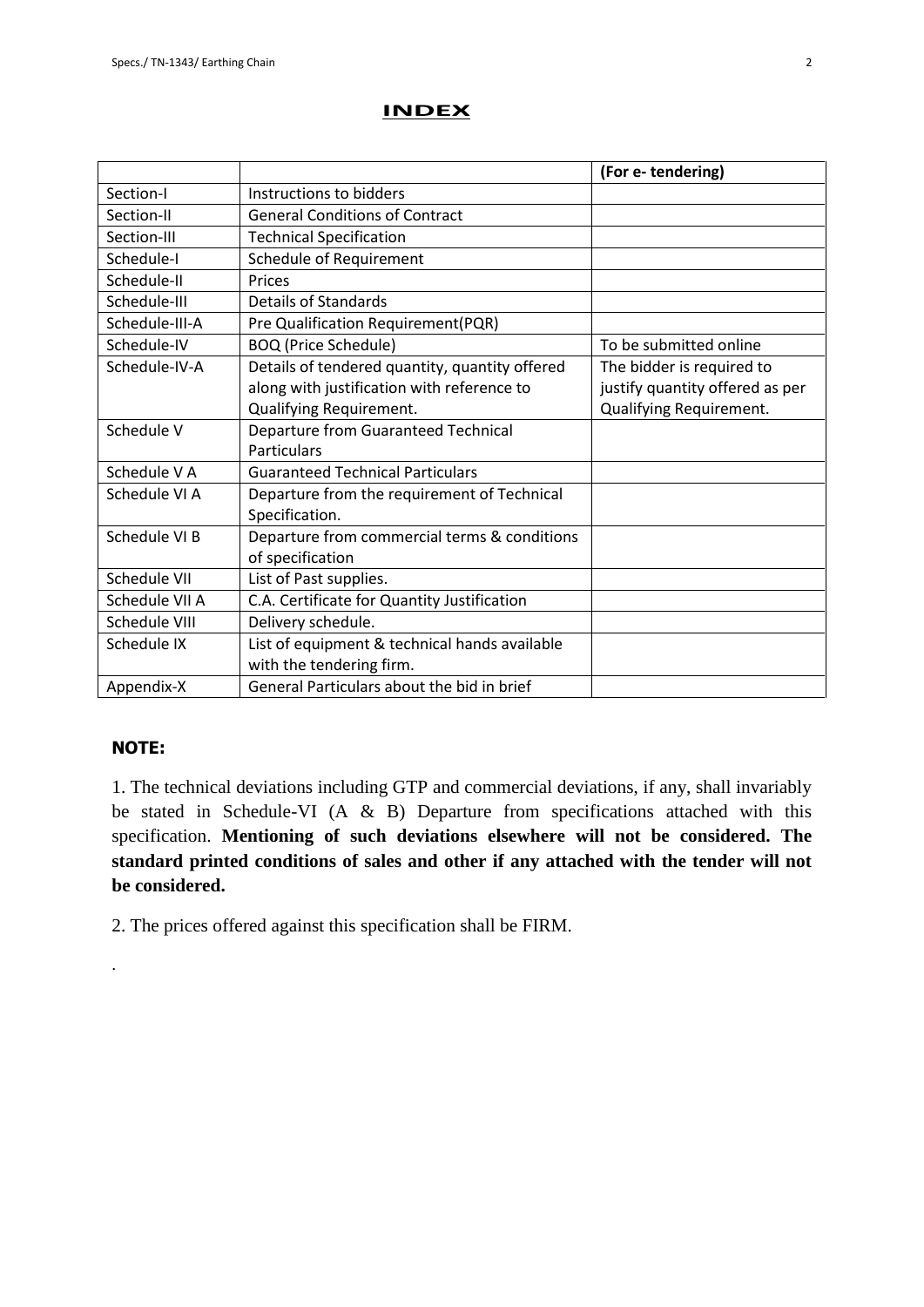

### **SECTION-III**

## **TECHNICAL SPECIFICATION FOR PURCHASE OF EARTHING CHAIN AGAINST TN-1343.**

### **3.01 SCOPE**

This specification covers the manufacture, testing before despatch and delivery at our stores/site of Earthing Chains.

### **3.02 SCHEDULE OF TECHNICAL SPECIFICATION.**

Earthing Chains shall be manufactured and tested in accordance with the following specification / standard:-

The earthing chains are required to be made of brass wire rods of dia 1.5mm. The testing of each chain shall be 9.0 meters and it shall be provided with a brass ball weight at one end and a brass clip having crocodile jaws and teeth for better grip (like battery terminal) at the other end. The brass ball shall be round in shape and shall be of 30 gms. (Approximately). The weight of each link be 1.5 gms (approx.). The weight of complete chain shall be approx. 400 gms.

### **3.03 SCHEDULE OF REQUIREMENT**

The approximate requirement of Earthing Chains is **8408** Nos. This requirement is tentative and the Nigam may increase/decrease the net quantity to be purchased at the time of deciding the tender.

### **3.04 GUARANTEED TECHNICAL & OTHER PARTICULARS:**

The tenderer shall furnish complete guaranteed and other particulars of material offered by him as per Schedule-V.

### **3.05 SAMPLES:**

Tenderer shall furnish one sample of earthing chain along with their tender for approval failing which their offer is liable to be ignored.

### **3.06 INSPECTION & TESTING:**

Inspection & testing shall be as per relevant IS/GTP'S of PO. The inspecting officer shall select 5% samples randomly from the offered lot for physical verification and inspection as per specification and purchase order.

The suppliers should satisfy themselves that the material is in accordance with the terms of the contract and fully confirm to required specifications by carrying out a through pre-inspection of each quota before tending the same for inspection to the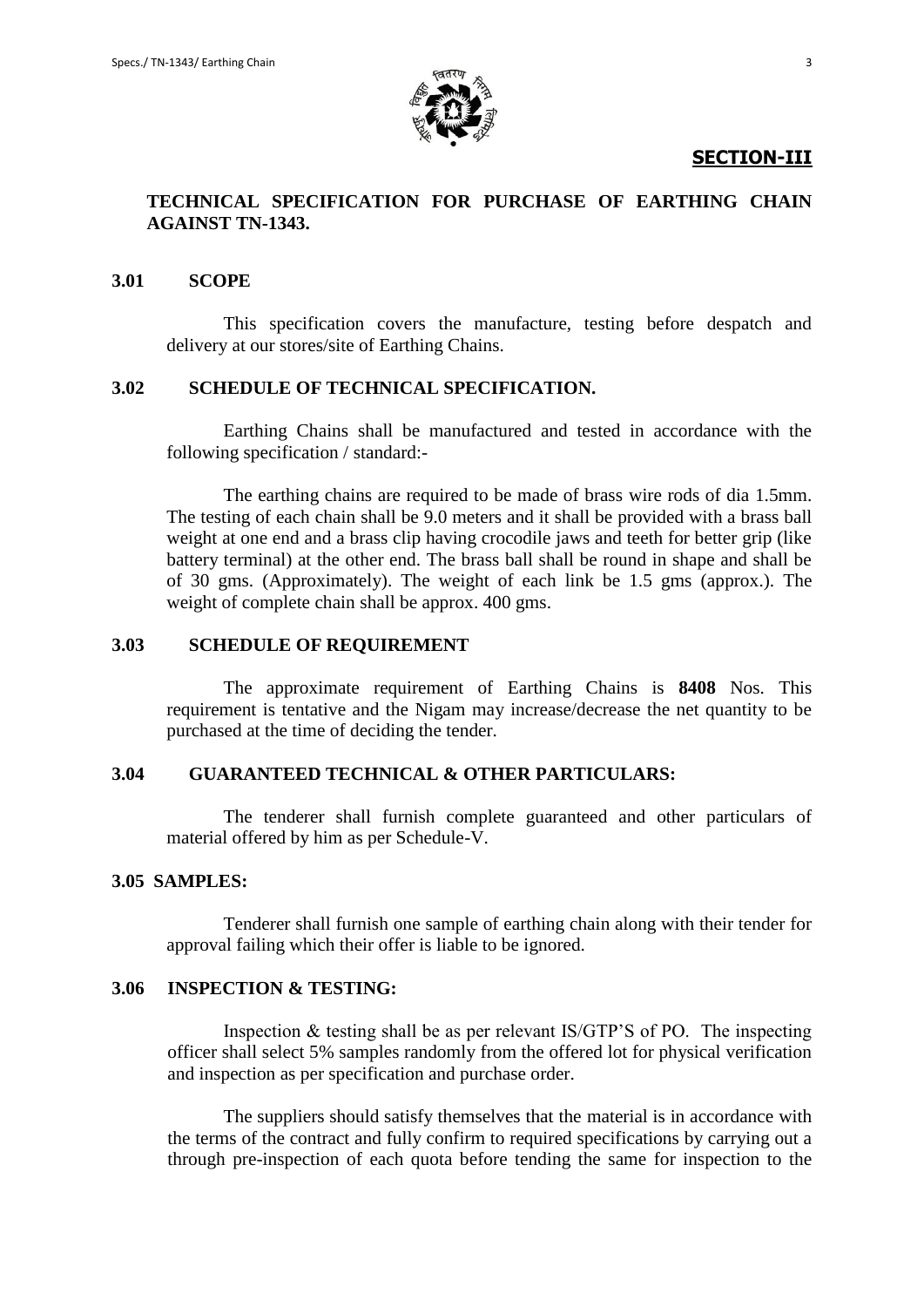inspecting officer nominated by the purchaser. Such pre-inspection on the part of the suppliers would minimize the chances of rejection in inspection.

The material shall be tested and inspected by an authorized inspecting officer of the purchaser before dispatch. The purchaser reserves the right to get the material tested in any testing laboratory before dispatch.

### **3.07 PREFERENCE:**

The offers of standard make and directly from the manufacturers/traders quoting shorter delivery period shall be preferred.

### **3.08 DEPARTURE FROM SPECIFICATION:**

Should the tenderer wish to depart from the specification in any respect, he should clearly state such departures indicating the reasons thereof. Unless this is done, the departmental specification will hold good and shall be binding on the supplier unless the departures have been approved in writing by the purchaser.

### **3.09 TENDERS:**

Tenderer shall furnish complete particulars of the material offered by them in regard to this specification and submit the same with their tender in single copy. Failure to do so or any incomplete entry therein may prevent a tender from being considered.

### **3.10 GENERAL**

The tenders received without complete details required as per enclosed forms/schedules are liable to be rejected.

 **3.11** As GST act has been effected from 01.07.2017, therefore, BOQ has been prepared accordingly with applicability of GST. Further, old tax structure wherever appearing in ITB/GCC/Specification may be replaced by GST as per notification.

Further, GST registration number of Jodhpur Discom is 08AAACJ8578R1ZJ

\*\*\*\*\*\*\*\*\*\*\*\*\*\*\*\*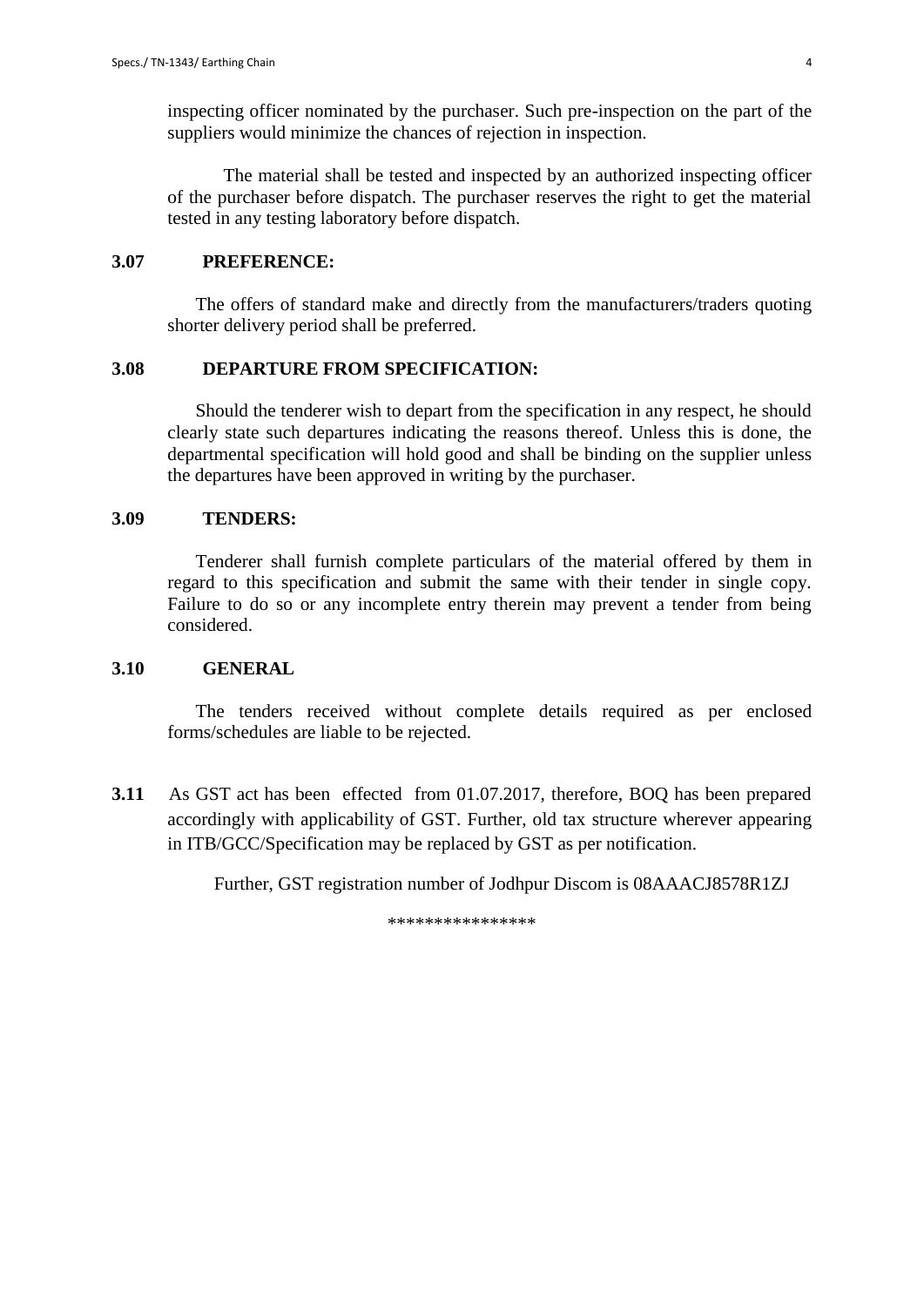### **SCHEDULE – I**

### **SCHEDULE OF REQUIREMENT**

The approximate requirement is as under:-

| <b>S. No.</b> | Item                  | Approx. qty. (Nos.) |
|---------------|-----------------------|---------------------|
|               | <b>Earthing Chain</b> | 8408 Nos.           |

**NOTE:-The quantities as mentioned in the schedule of requirements are tentative and may increase/decrease as per the requirement of the Nigam.**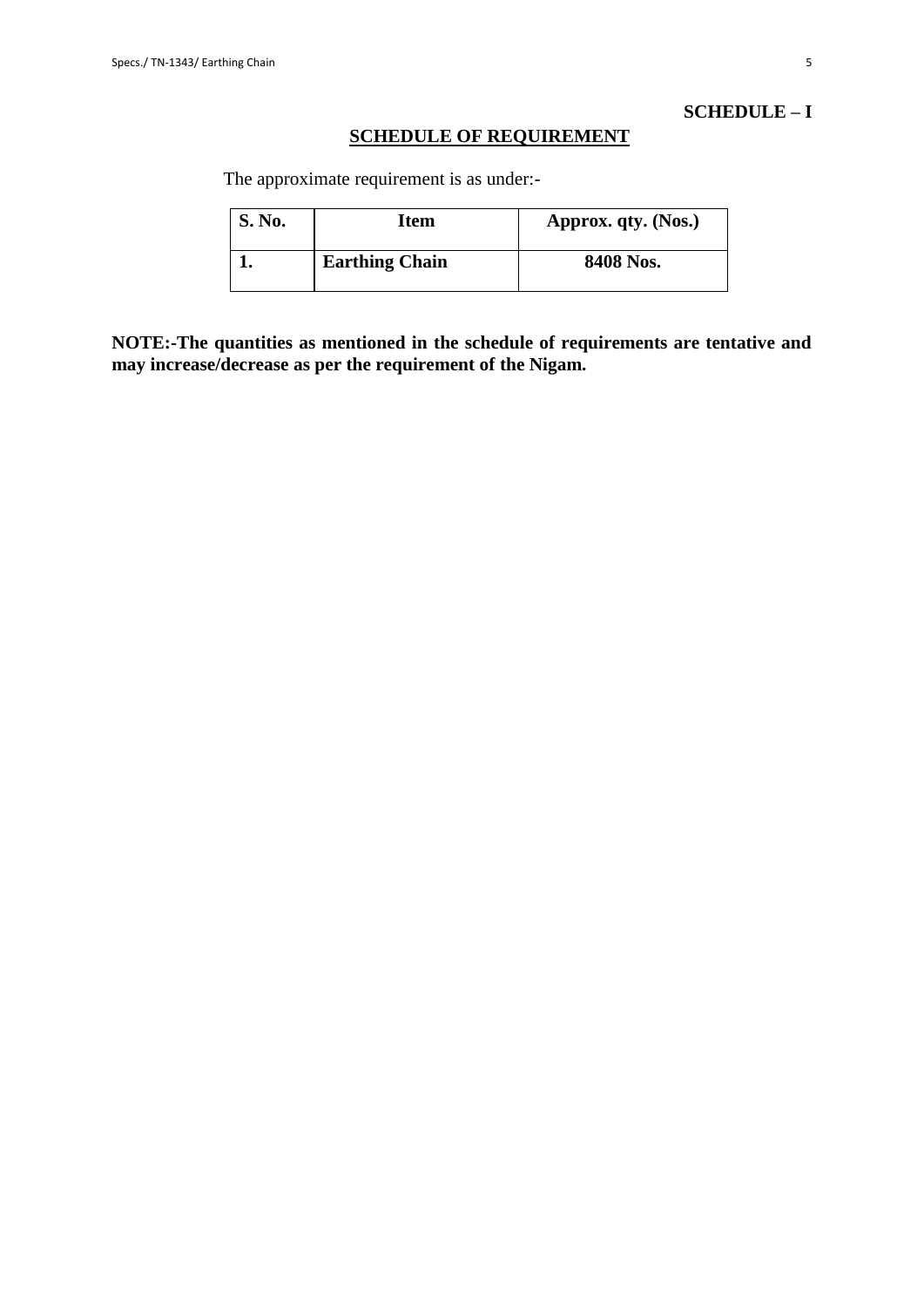## **SCHEDULE – II**

## **PRICE ADJUSTMENT FORMULA**

**ITEM: Earthing Chain**

## **PRICES ARE 'FIRM'**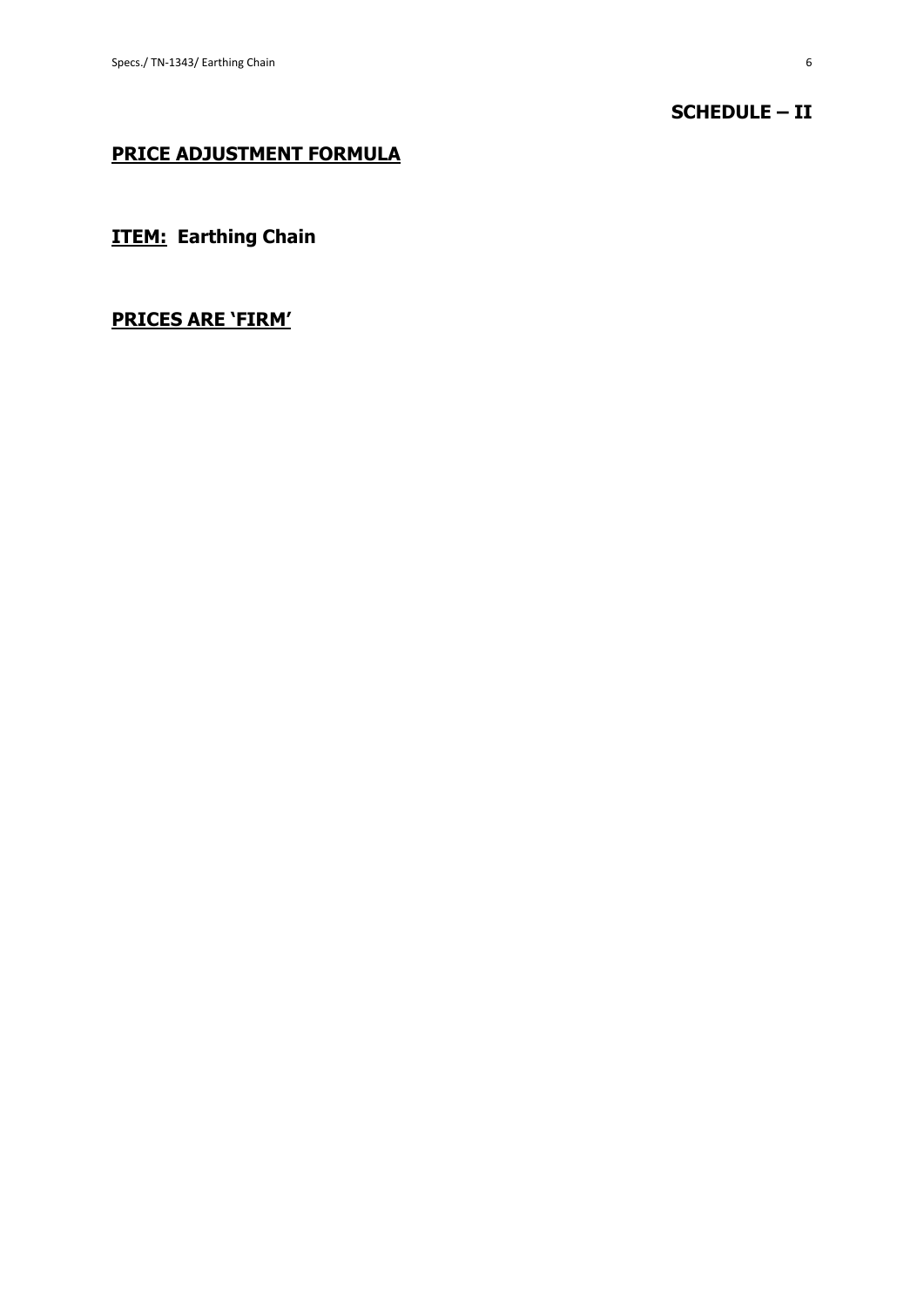

**SCHEDULE – III**

# **JODHPUR VIDYUT VITRAN NIGAM LIMITED A Govt. of Rajasthan Undertaking**

# **Prescribed technical specification for supply of Earthing Chain**

(Name of Material/Equipment/Machinery/T&P etc.)

| S.No. | Technical specification      | Name of IS/other         | Other particulars |
|-------|------------------------------|--------------------------|-------------------|
|       | to which material/equipment/ | standard specification   | if any.           |
|       | Machinery/T&P shall confirm  | to which material should |                   |
|       |                              | confirm                  |                   |

Certified that we agree to all the aforesaid technical specification except at S.No……. for which our technical specification shall be as under:-

| S.No. | Technical specification<br>to which material/equipment/<br>Machinery/T&P shall confirm | Name of IS/other<br>standard specification<br>to which material should<br>confirm | Other particulars<br>if any. |
|-------|----------------------------------------------------------------------------------------|-----------------------------------------------------------------------------------|------------------------------|
|       |                                                                                        |                                                                                   |                              |
|       |                                                                                        |                                                                                   |                              |

 **(Signature)** Name & Designation with seal of the bidder.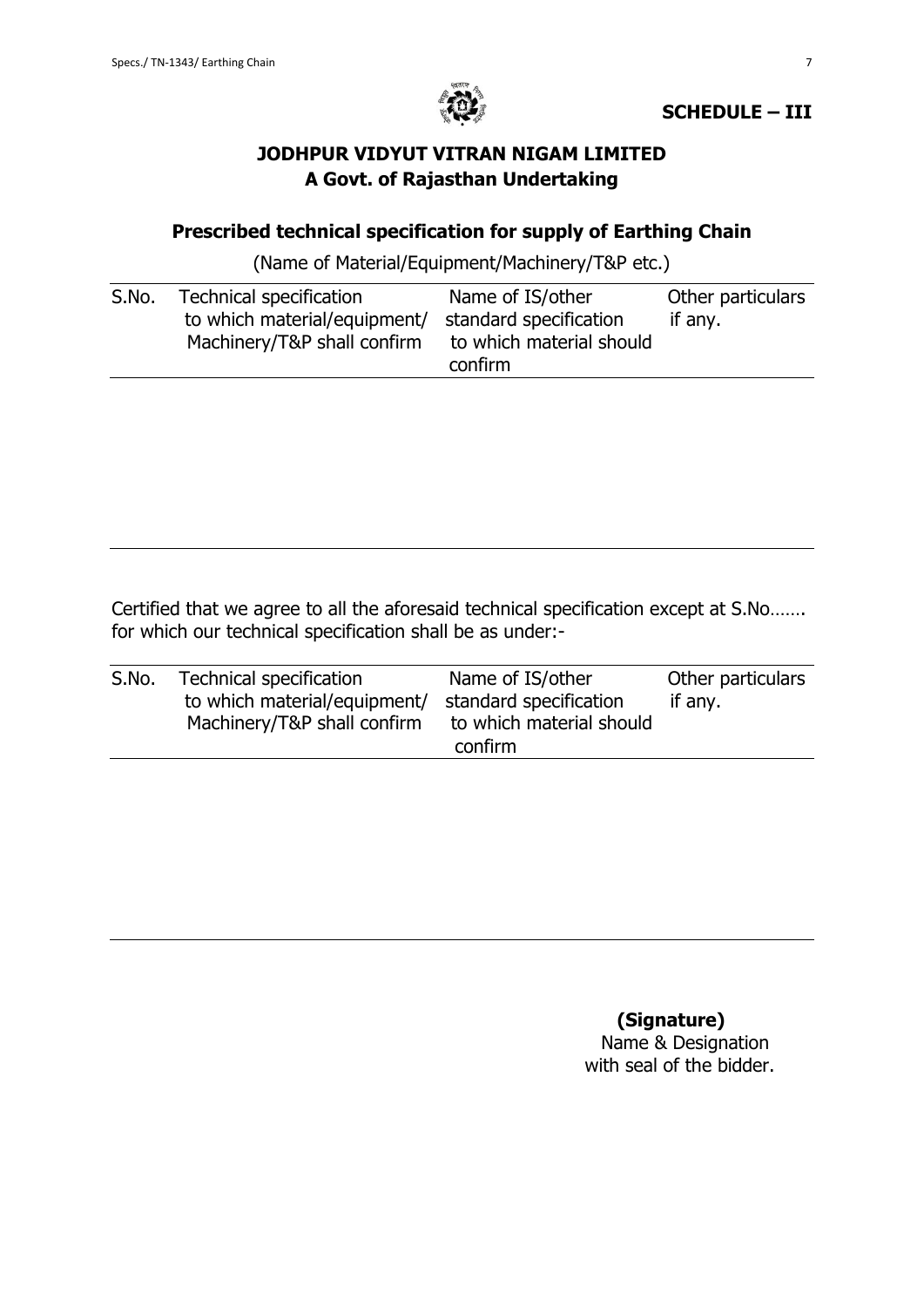### **QUALIFICATION REQUIREMENT**

### **ITEM:- EARTHING CHAIN**

#### **TN- 1343**

The bidder should fulfill following qualifying requirements for successful participation in the tender along with relevant documentary evidence supporting each qualifying requirement without which the offer shall be considered nonresponsive & rejected.

- 1.0 The bidder should be a Manufacturer of offered items. The offers from sole selling agent/ authorized dealers shall be entertained subject to furnishing of authorization letter from original manufacturer.
- 2.0 The bidder is required to quote for minimum 10% tendered quantity of tendered item, failing which their offer may be considered Non-Responsive.
- 3.0 The bidder who have been black listed in any of the state Discom or with whom business relations have been severed in Jodhpur Discom shall not be considered.

### **GENERAL CONDITIONS : - (ALL CONDITIONS BE DULY SIGNED & SEALED)**

- I) The bidder shall clearly indicate the deviations such as `Technical Deviation & Commercial Deviations' in the prescribed proforma only. The deviations indicated elsewhere in the bid shall not be accepted.
- II) The bidder must clearly fill up each and every particular of guaranteed technical particulars annexed with Technical Specifications otherwise he will be responsible for Technical Non-responsiveness.
- III) All documents required in the prescribed format are to be furnished along with the bid itself failing which the bid will be summarily rejected.

-----------------------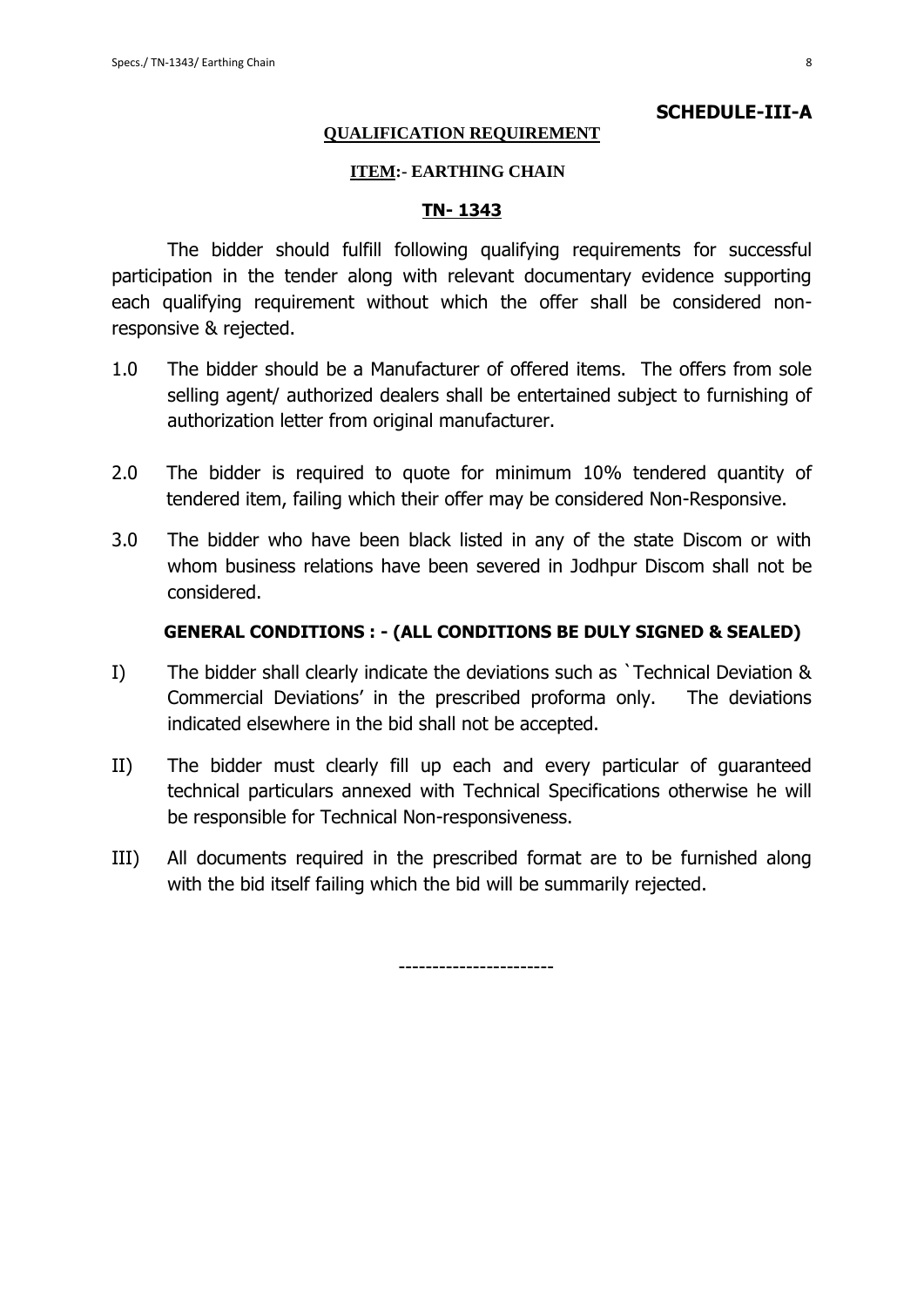## **Must be filled-in by the tenderer and attach with technical bid (Part-I)**

To,

## **The Superintending Engineer (MM&C), Jodhpur Vidyut Vitran Nigam Limited, Jodhpur.**

Dear Sir,

With reference to your invitation to tender against specification No. **JDVVNL/SE/MM&C/TN-1343**, we agree to supply the following quantity:-

| S.          | <b>Particulars</b><br>of | <b>Tendered</b> | Qty.           | <b>Justification of</b> | <b>Status of</b> |
|-------------|--------------------------|-----------------|----------------|-------------------------|------------------|
|             | item                     | Quantity        | <b>Offered</b> | quantity offered as     | <b>Type Test</b> |
| $\mathbf o$ |                          | (In Nos.)       | (In Nos.)      | per Qualifying          | Certificates.    |
|             |                          |                 |                | Requirement.            |                  |
|             |                          |                 |                |                         |                  |
|             | Earthing Chain           | 8408            |                |                         |                  |

- 1. The offer is valid for a period of 120 days from the date of opening of this tender.
- 2. The prices of Earthing Chain are on 'FIRM' basis.
- 3. It is noted that the quantities as mentioned in the specification are approximate and we agree to supply any quantity as per your requirement.
- 4. The delivery shall strictly be in accordance with our delivery clause as given in **Schedule-VIII** of this specification. In case we fail to deliver the material as indicated in the clause No. 1.23 of G.C.C. (Schedule-II), we are liable to pay recovery for delay in delivery as per clause No. 1.24 of this Schedule-II of this specification.

The material shall conform to your specification No. **JDVVNL/SE/MM&C/TN-**1343 and as per relevant ISS in all respect.

5. We confirm that we agree to all the terms & conditions as well as the technical stipulations of your specification No. **JDVVNL/SE/MM&C/TN-1343** and there are no deviations other than as specified in the Schedule VI (A&B).

Yours faithfully,

 Signature of tenderer with stamp Dated: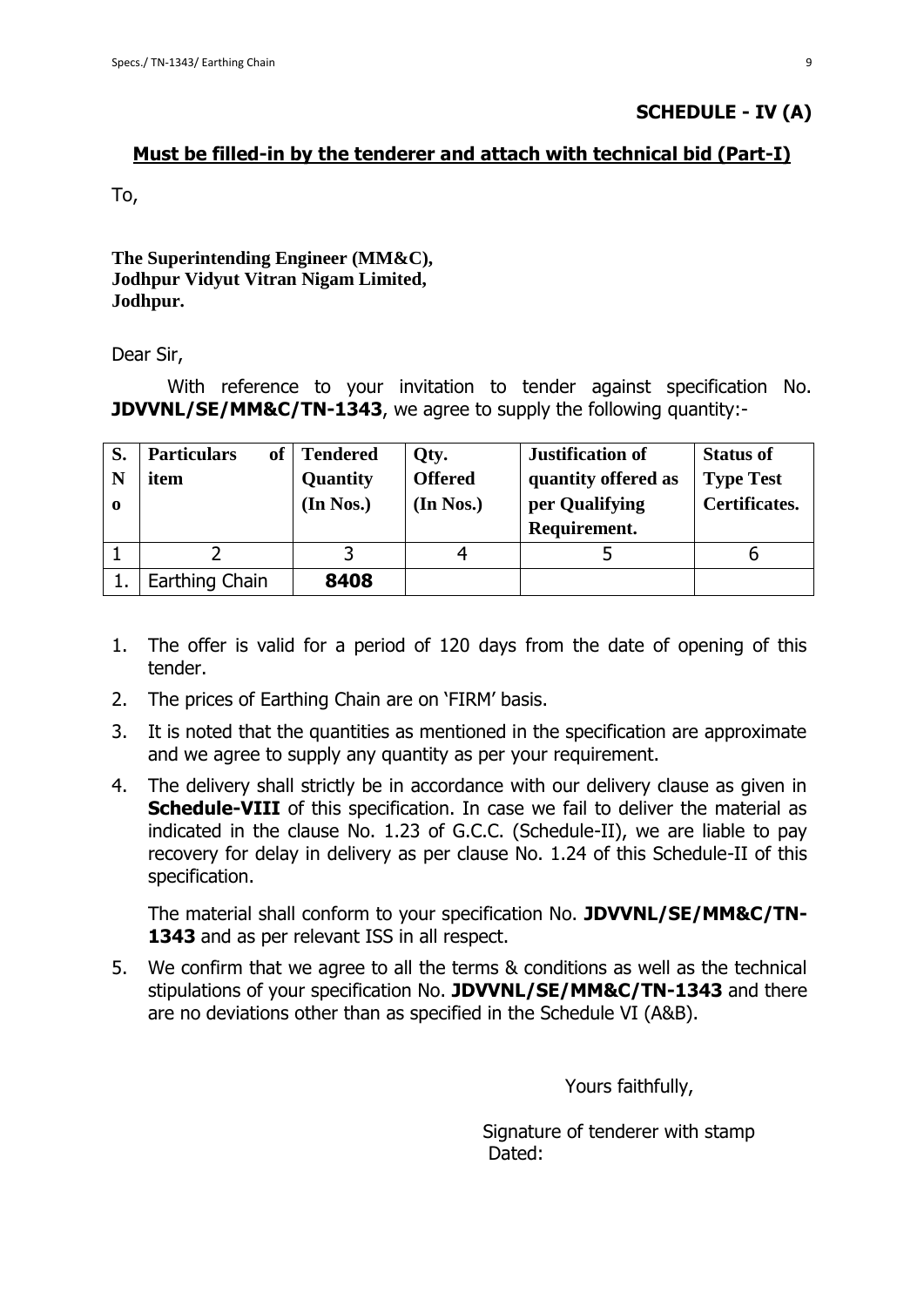

## **SCHEDULE – V**

## **JODHPUR VIDYUT VITRAN NIGAM LIMITED**

## **A Govt. of Rajasthan Undertaking**

Statement of guaranteed technical particulars and other performance data for supply of ……………………………………….. (Name of material) against specification no..………………………..

S.No. Particulars of technical & other performance data guaranteed.

Certified that we agree to all the aforesaid technical particulars and other performance data except following:-

| S.No. | Particulars of technical & other | Reasons for           |
|-------|----------------------------------|-----------------------|
|       | Performance data                 | deviations/departure. |

 **(Signature)** Name & Designation with seal of the bidder.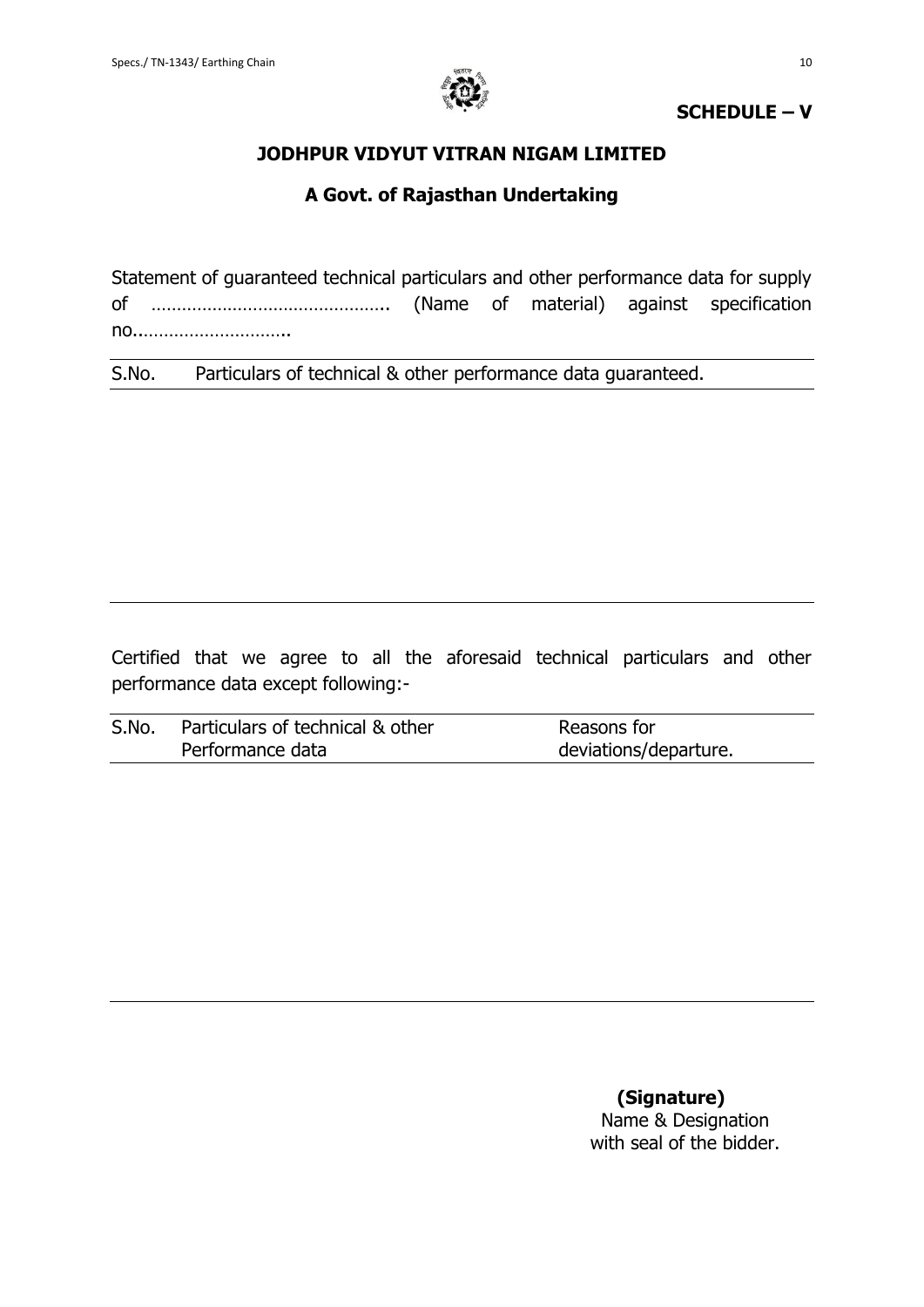# **SCHEDULE – V (A)**

# **GURANTEED AND OTHER TECHNICAL PARTICULARS OF EARTHING CHAIN AGAINST TN- 1343**

| S. No. | Description                               | To be filled by the Tenderer |
|--------|-------------------------------------------|------------------------------|
| 1.     | Name and office address of Manufacturer.  |                              |
| 2.     | <b>Work's Address</b>                     |                              |
| 3.     | <b>GST Registration No.</b>               |                              |
| 4.     | Is complete chain is made of brass?       |                              |
| 5.     | Length of Chain                           |                              |
| 6.     | Weight of complete chain                  |                              |
| 7.     | Weight of each link                       |                              |
| 8.     | Weight of brass ball provided at one end. |                              |

 **Name of Firm Signature of Bidder Designation & Seal** *Date*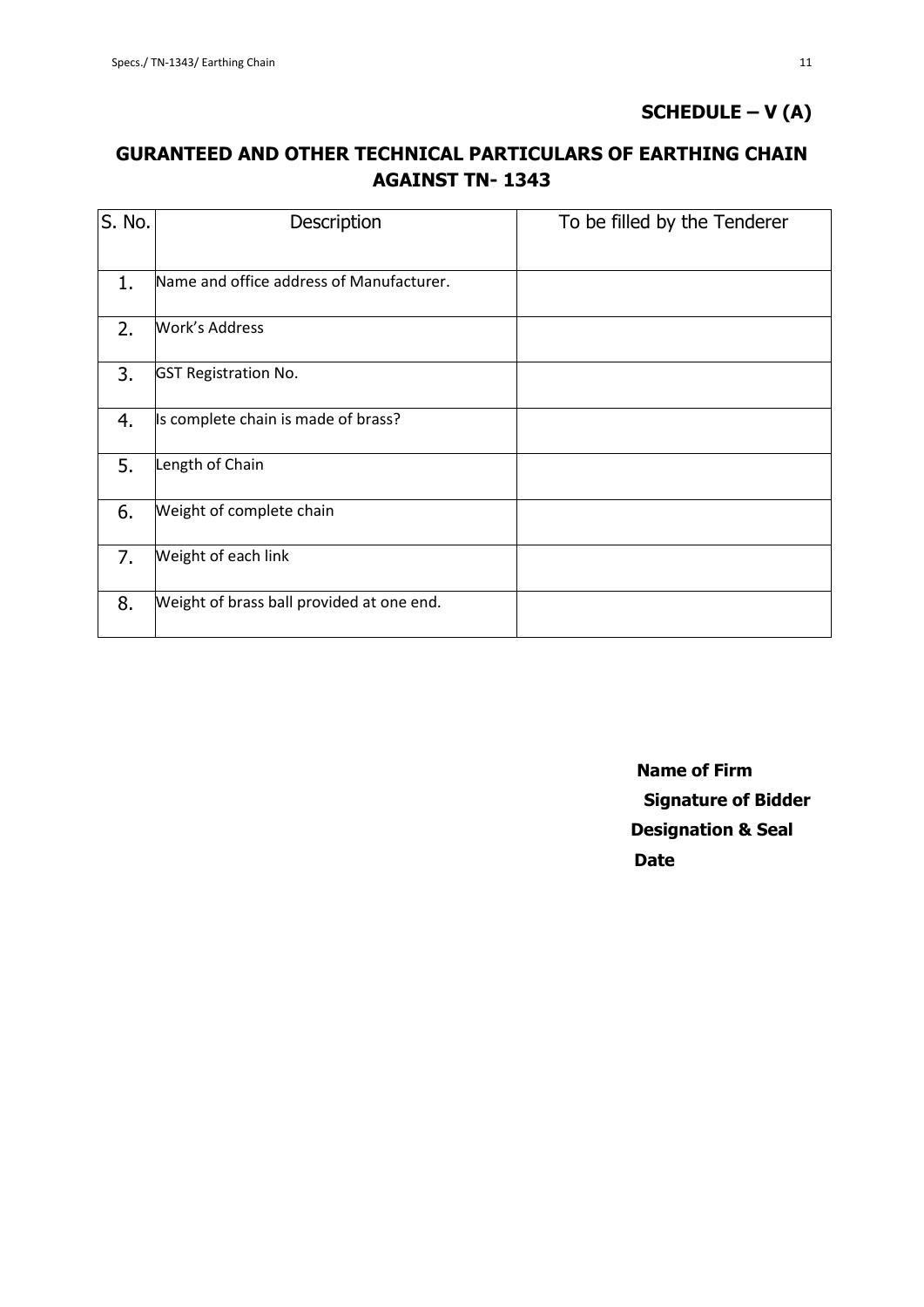

**SCHEDULE – VI (A)**

## **JODHPUR VIDYUT VITRAN NIGAM LIMITED**

## **A Govt. of Rajasthan Undertaking**

## **DEPARTURE/DEVIATION FROM TECHNICAL SPECIFICATION**

The bidder shall state under this schedule the departure from the Purchaser's specification in respect of technical is as under:-

S.No. Main Deviations from Technical Specification.

Certified that we agree to all the technical specification of the NIT except for the deviation to the extent indicated above.

**(Signature)**

Name & Designation with seal of the bidder.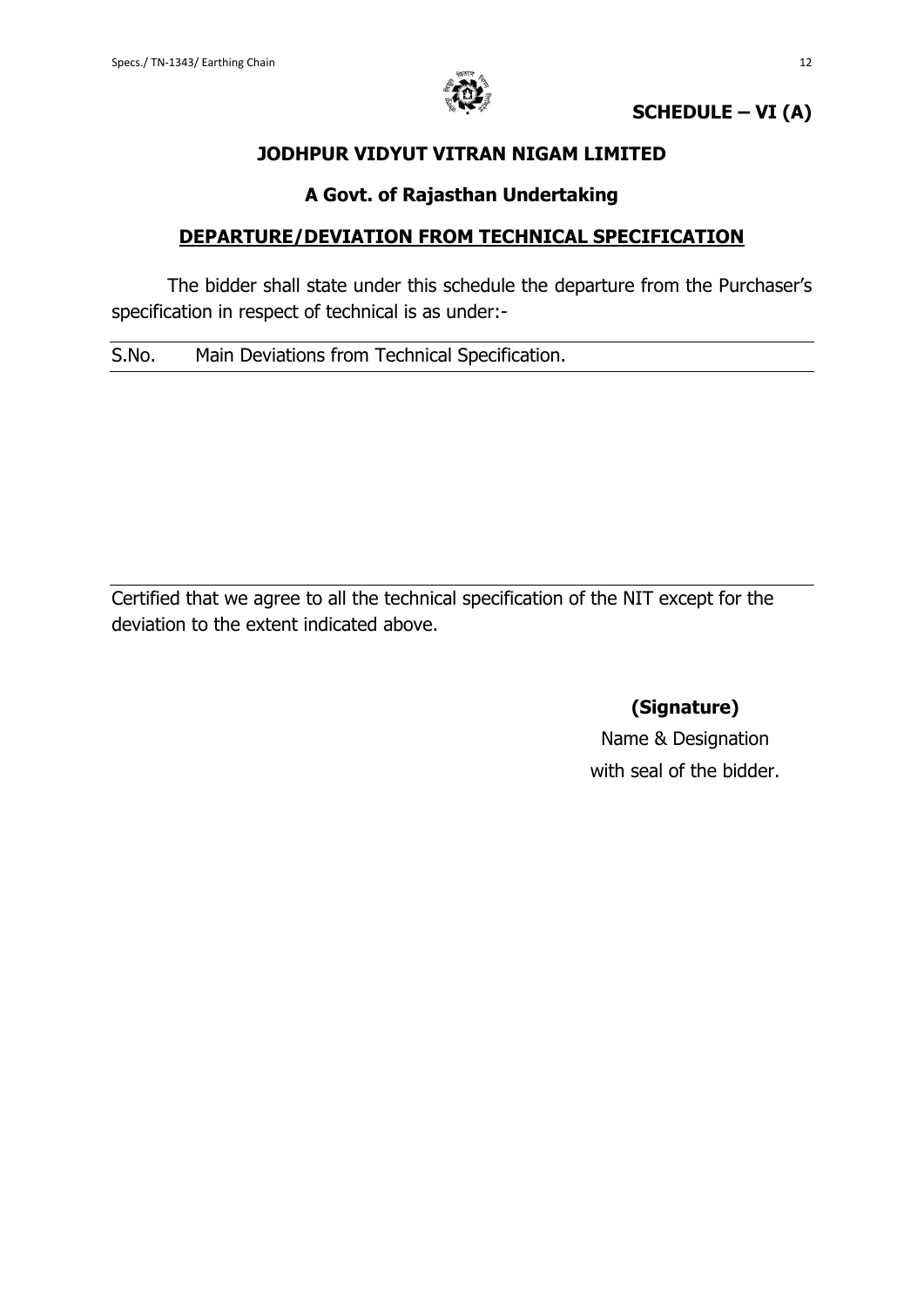

**SCHEDULE – VI (B)**

### **JODHPUR VIDYUT VITRAN NIGAM LIMITED**

## **A Govt. of Rajasthan Undertaking**

# **DEPARTURE FROM COMMERCIAL TERMS & CONDITIONS OF THE SPECIFICATION**

The bidder shall state under this schedule the departure from the Purchaser's specification in respect of Commercial terms & conditions:-

| S.No.<br>Main Deviations from Specification. |  |
|----------------------------------------------|--|
|----------------------------------------------|--|

Certified that we agree to all the commercial terms & conditions as laid down in General Conditions of Contract to the specification except for the deviation to the extent indicated above.

**(Signature)**

Name & Designation with seal of the bidder.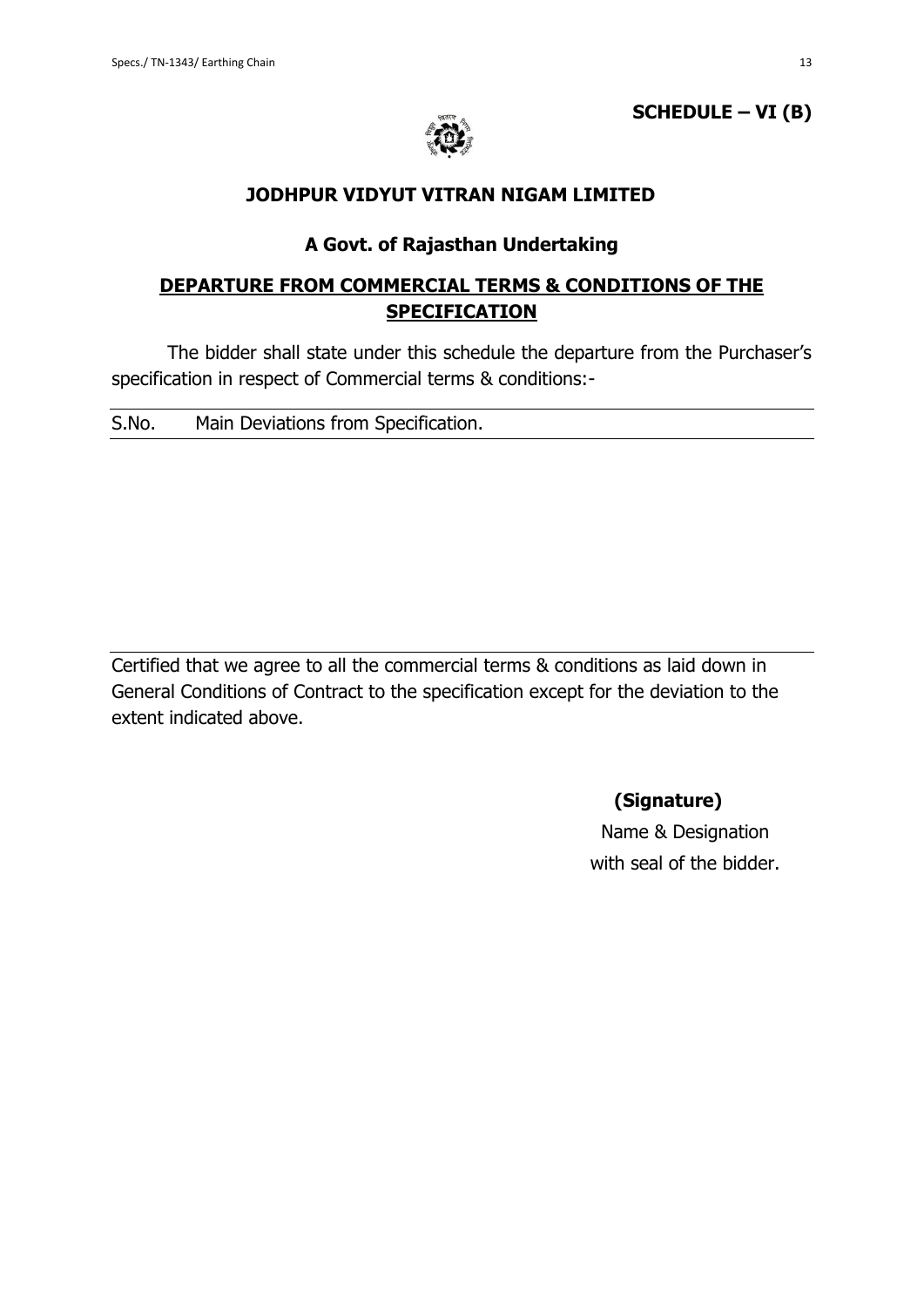

## **JODHPUR VIDYUT VITRAN NIGAM LIMITED**

## **A Govt. of Rajasthan Undertaking**

## **LIST OF PAST SUPPLIES**

The bidder shall state under this schedule whether material and equipments, similar to those offered in the tender have been previously supplied by him. A list shall be given of such orders executed by him together with information regarding the names of purchasing organizations, quantities supplied and when the supplies were effected. This list should be in form given below:-

| S.No. Detailed particulars Qty in Order No. Name & details Date of of<br>items supplied | Nos. | & Date | of purchasing<br>authority | Completion |
|-----------------------------------------------------------------------------------------|------|--------|----------------------------|------------|
|                                                                                         |      |        |                            |            |

| If executed partially<br>to be mentioned<br>(Qty. in Nos.) | whether still<br>to be executed | <b>Delivery</b><br>stipulated in<br>order | Remarks |
|------------------------------------------------------------|---------------------------------|-------------------------------------------|---------|
|                                                            |                                 |                                           |         |

**Note:** Separate schedules are to be furnished by the bidder for past supply to the JdVVNL, Jodhpur other State Electricity Boards and other Departments /Organizations.

# **(Signature)**

Name & Designation with seal of the bidder.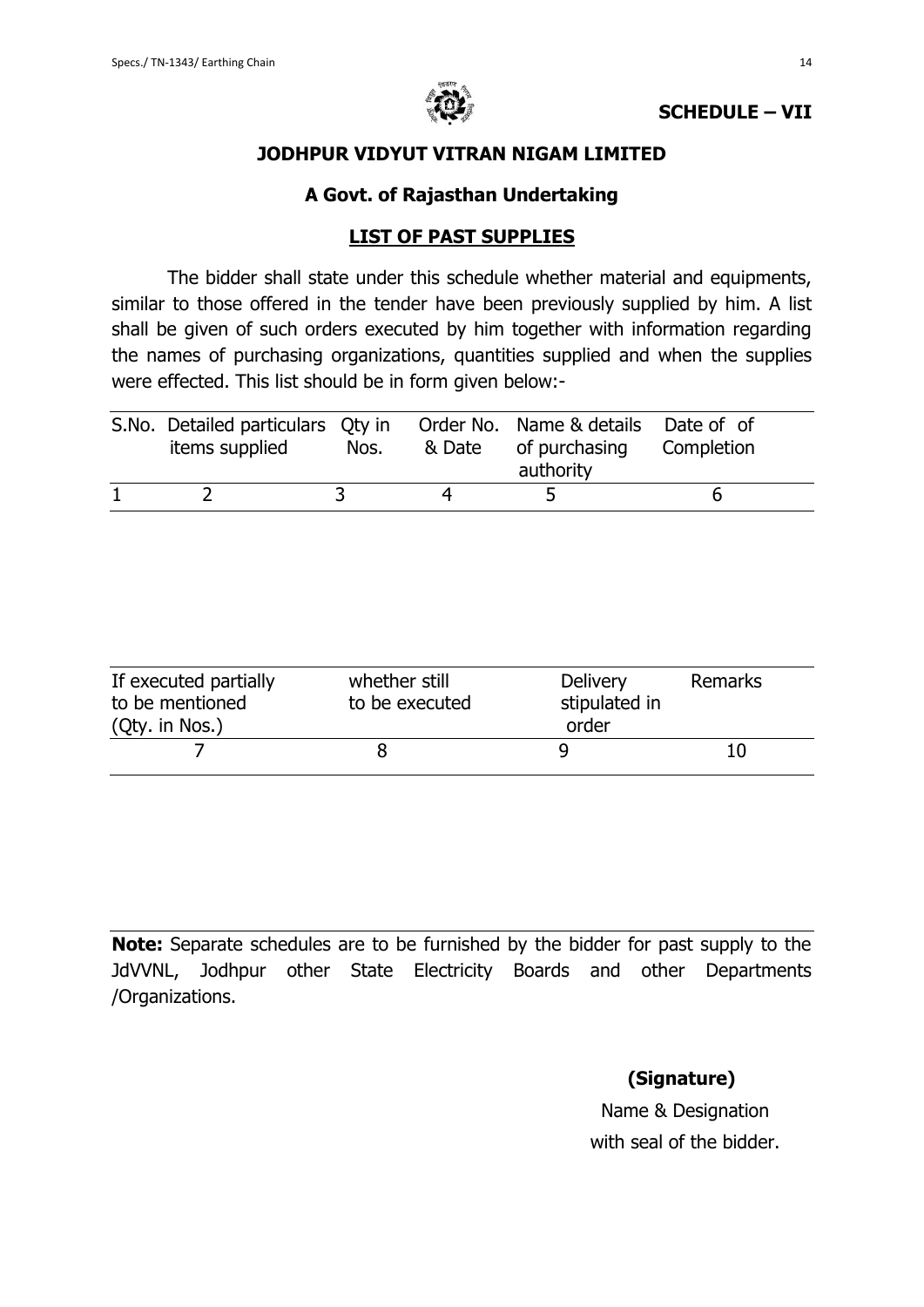

**Schedule-VIIA**

### **PROFORMA FOR C.A. CERTIFICATE FOR QUANTITY VERIFICATION**

### **TN No.1343**

### **TO WHOM SO EVER IT MAY CONCERN**

This is to certify that  $M/s$ . have designed, manufactured/ fabricated, tested and supplied similar item/ higher rating of tendered material/ equipments / in last three financial years from the date of opening of Techno-Commercial bid to the utilities / Government Department / Discoms / Organization as detailed out below :

| S.<br>No. | Financi<br>al Year               | <b>Detailed</b><br>particula | Name &<br>particula                                             | Order No.<br>& date                      | Unit | <b>Ordered</b>   |                       | upto | <b>Actual supplied</b> | <b>Remarks</b> |
|-----------|----------------------------------|------------------------------|-----------------------------------------------------------------|------------------------------------------|------|------------------|-----------------------|------|------------------------|----------------|
|           | in which<br>material<br>supplied | rs of<br>item(s)<br>supplied | rs of<br>Purchasi<br>$\mathbf{n}\mathbf{g}$<br><b>Authority</b> | against<br>which<br>item(s)<br>supplied. |      | Qty<br>$\bullet$ | <b>Value</b><br>(Rs.) | Qty. | <b>Value</b><br>(Rs.)  |                |
| 1.        | 2.                               | 3.                           | 4.                                                              | 5.                                       | 6.   | 7.               | 8.                    | 9.   | 10.                    | 11.            |
|           |                                  |                              |                                                                 |                                          |      |                  |                       |      |                        |                |
|           |                                  |                              |                                                                 |                                          |      |                  |                       |      |                        |                |
|           |                                  |                              |                                                                 |                                          |      |                  |                       |      |                        |                |
|           |                                  |                              |                                                                 |                                          |      |                  |                       |      |                        |                |
|           |                                  |                              |                                                                 |                                          |      |                  |                       |      |                        |                |
|           |                                  |                              |                                                                 |                                          |      |                  |                       |      |                        |                |

Signature Signature of

Name & Designation Name : With Seal of the Tenderer Address: Date Membership No. Place  $\Box$ 

C.A of firm with seal

The above particulars are true and correct based on explanations, records and books of accounts produced before us. Further the above certificate has been issued on the request of the company.

CA Firm(

**Note: The CA certificate must be signed by the bidder and C.A. firm on the letter head of C.A. The details i.e. address of C.A. & membership No. shall clearly be mentioned on CA certificate. In case CA certificate is not signed by the bidder/ furnished without membership no. & address of C.A. then same may not be considered for which responsibility rests with the bidder.**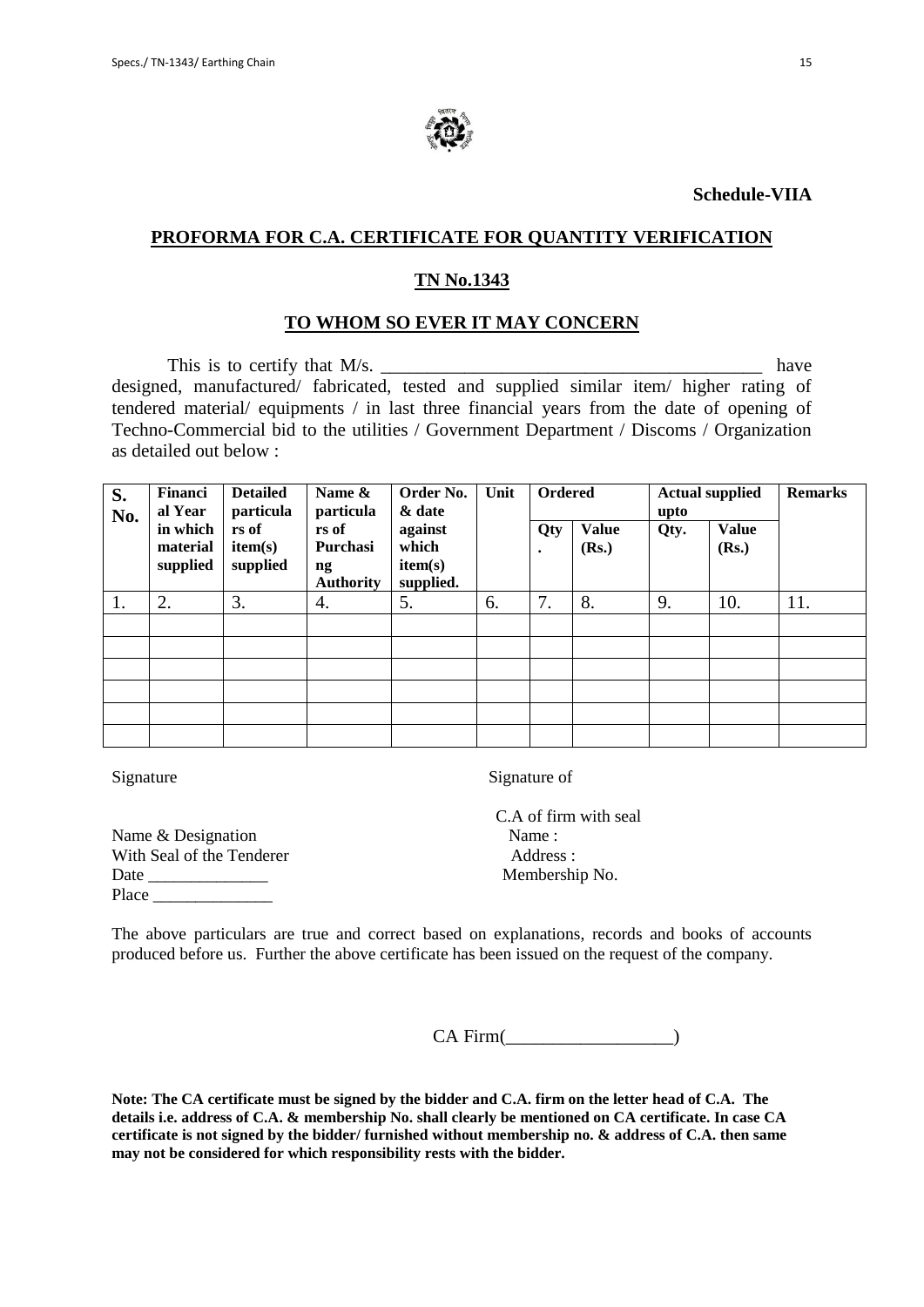

## **SCHEDULE – VIII**

## **JODHPUR VIDYUT VITRAN NIGAM LIMITED**

## **A Govt. of Rajasthan Undertaking**

## **DELIVERY SCHEDULE PART-A**

The delivery schedule of the material by the Purchase Officer is as mentioned hereunder:-

| Sr.<br>No. | <b>Particulars</b><br>of<br><b>Material</b> | <b>Commencement</b><br>period                                               | Rate of<br>supply<br>per<br>month                        | for<br><b>Period</b><br>completion<br><b>of</b><br>delivery of entire<br>material             |
|------------|---------------------------------------------|-----------------------------------------------------------------------------|----------------------------------------------------------|-----------------------------------------------------------------------------------------------|
| 1.         | <b>Earthing Chain</b>                       | After 30 Days from<br>the date of receipt<br>of detailed<br>Purchase Order. | Nos. per month<br>(to<br>quoted<br>be<br>by<br>tenderer) | Completion<br>Six<br>ın<br>months<br>at<br>equal<br>monthly<br>rate<br>οf<br>assorted rating. |

## PART-B

In case bidder deviates from the delivery schedule mentioned by the purchaser in Part-A then the delivery schedule shall be indicated/mentioned by the bidder as under:-

| S.No. Particulars<br>of Material | period per Month. per Month | Commencement Rate of supply Period for completion<br>of delivery of entire<br>material |
|----------------------------------|-----------------------------|----------------------------------------------------------------------------------------|
|                                  |                             |                                                                                        |

- **Note:** 1. During the commencement period the process of model assembly and submission of B.O.M. for approval shall be got completed.
	- 2. During the commencement period the contractual formalities shall be got completed.

 **(Signature)** Name & Designation with seal of the bidder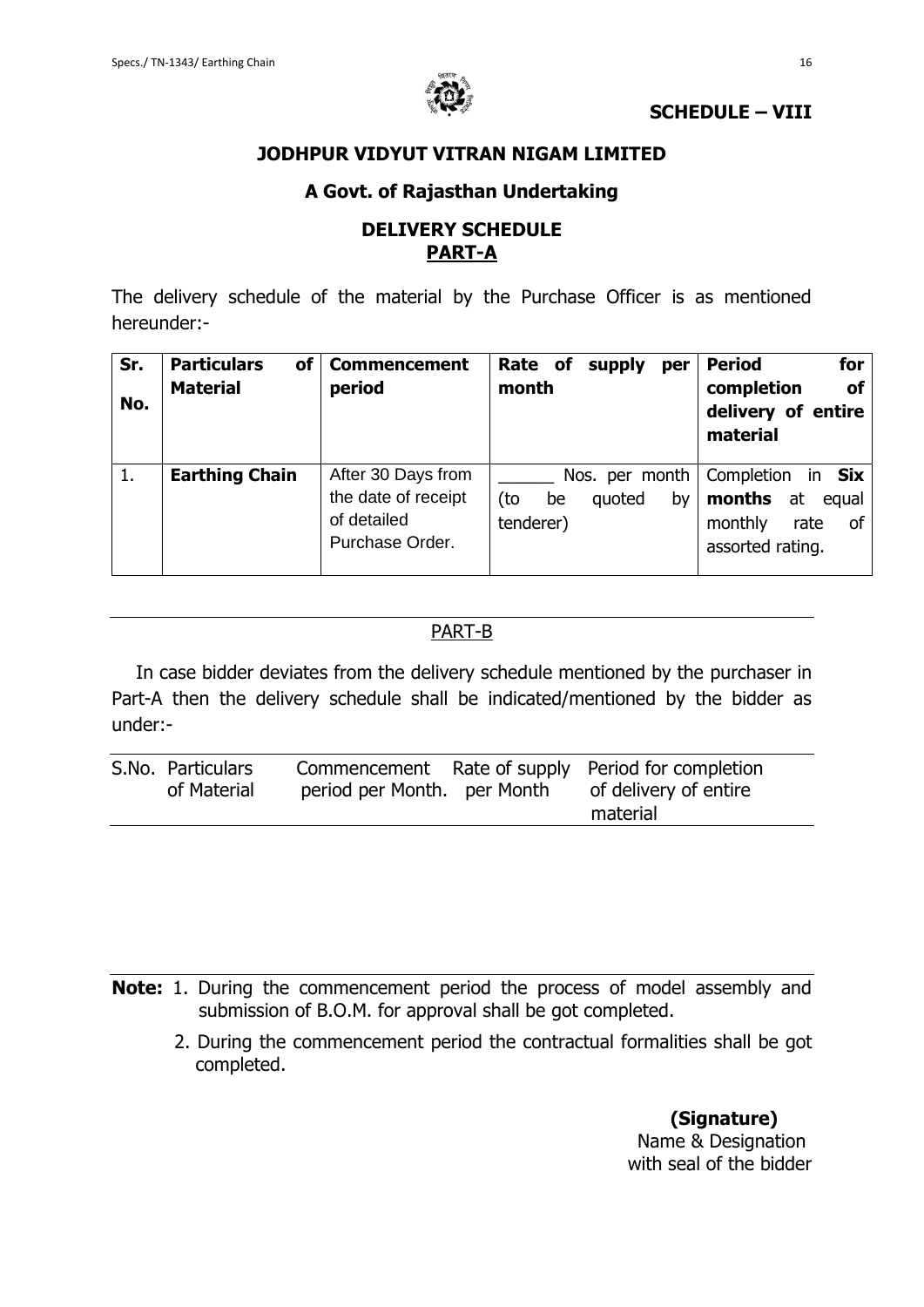

## **SCHEDULE – IX**

## **JODHPUR VIDYUT VITRAN NIGAM LIMITED**

## **A Govt. of Rajasthan Undertaking**

List of Equipments and Technical Hands Available with the Firm

(To be filled in by the bidders & enclosed with the bid)

Manufacturers and / or their authorized agents who are quoting against this bid are requested to furnish the following information along-with the bid. The Purchaser will have the discretion to ignore the bid without the under noted particulars and/or ignore the bid particulars.

| 1.   | Name and Address of Manufacturer                                    |  |
|------|---------------------------------------------------------------------|--|
|      |                                                                     |  |
|      |                                                                     |  |
| 2.   | Whether firm is proprietorship/partnership/ Limited (Please give    |  |
|      | details and also enclose copy of memorandum of constitution of      |  |
|      | firm along with name of directors/ partners/proprietor & their      |  |
|      | address.                                                            |  |
| 3.   | Place where works exist (indicate the name of the only one works    |  |
|      | from where you want to supply the offered material).                |  |
| 4.   | Details of machinery particularly with B.H.P. of each item          |  |
|      | installed.                                                          |  |
| 5.   | Details of staff employed in the works                              |  |
| 6.   | Date when started the manufacturing of item under reference         |  |
| 7.   | List of items manufactured.                                         |  |
| 8.   | Literature and drawings of items manufactured showing their         |  |
|      | description, size, design and other important technical particulars |  |
| 9.   | Details of order so far, executed alongwith the names of            |  |
|      | organization to whom supplied.                                      |  |
|      | 10. Manufacturing capacity.                                         |  |
| 11.  | Is the workshop open for inspection by the representative of the    |  |
|      | board, if required?                                                 |  |
| 12.1 | Statement of financial resources and Banking Reference along        |  |
|      | with Balance-Sheet for previous two years                           |  |
| 13.  | Testing facilities available for the manufactured articles in the   |  |
|      | testing laboratory of works.                                        |  |
|      | 14. Whether the Firm is a small/medium/large scale industry.        |  |
|      | 15. Registration No. with :-                                        |  |
|      | i. Small Scale, National/State.                                     |  |
|      | ii) DGTD                                                            |  |
|      | iii) State Industries Department                                    |  |

 **(Signature)** Name & Designation With seal of the bidder.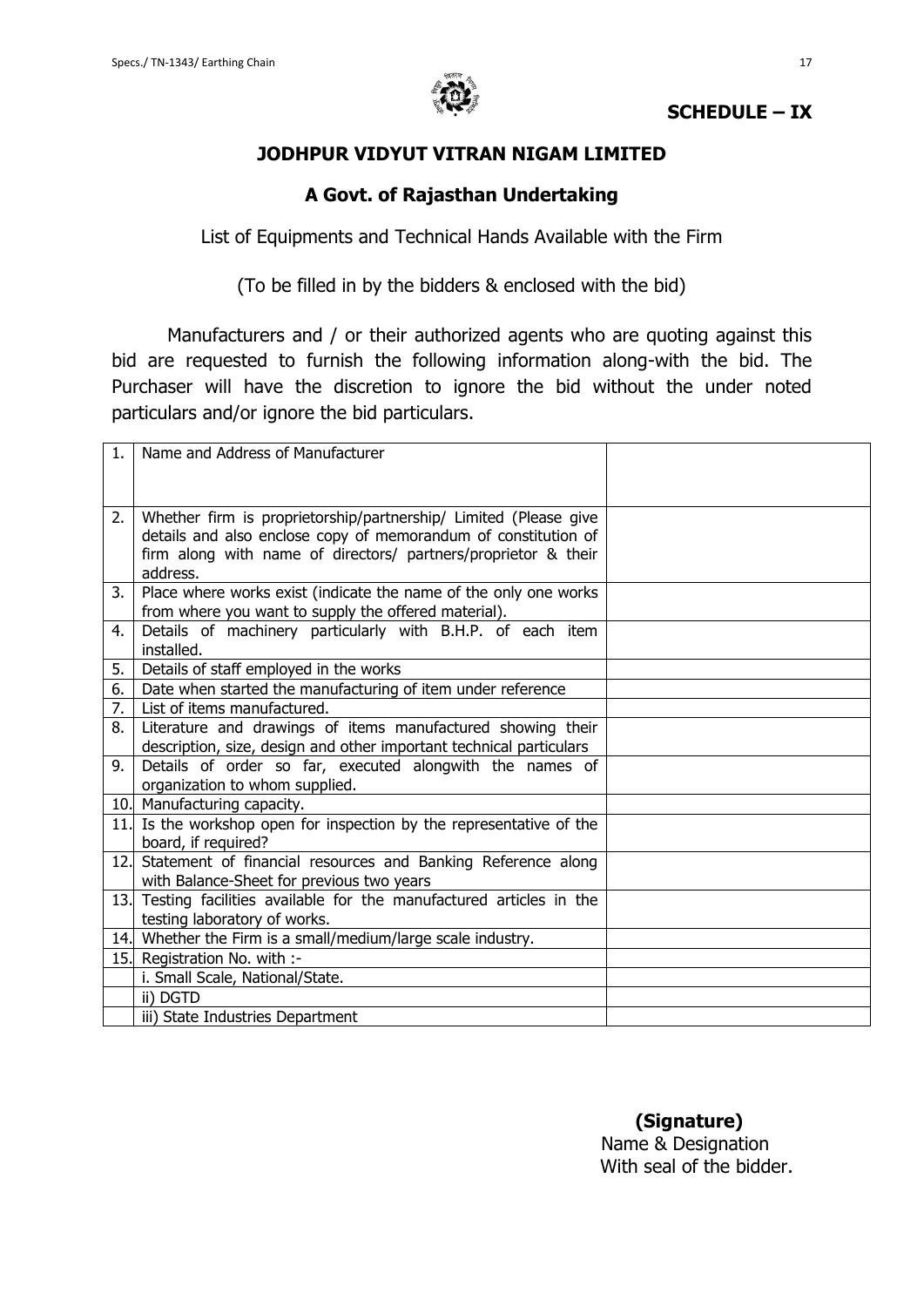### **Schedule-X**

### **GENERAL PARTICULARS ABOUT THE TENDER IN BRIEF**

### **JODHPUR VIDYUT VITARAN NIGAM LIMITED OFFICE OF THE SUPERINTENDING ENGINEER (MM&C) NEW POWER HOUSE, INDUSTRIAL AREA, JODHPUR –342 003**

#### **TELEPHONE: 0291-2651376 FAX: 0291-2746539**

### **BID DOCUMENT FOR PURCHASE OF EARTHING CHAIN AGAINST TN-1343.**

| G. | NIT No.                                                    | TN-1343                                                              |
|----|------------------------------------------------------------|----------------------------------------------------------------------|
| Η. | <b>Cost of Specification</b>                               | Rs. 2,950.00 per set (Two Thousand Nine Hundred & Fifty only)        |
|    | <b>Processing of RISL</b>                                  | Rs. 1,180.00 per set (One Thousand One Hundred Eighty only)          |
|    | <b>Earnest money</b>                                       | Rs. 1,00,000 (Rs. One Lac Only)                                      |
| К. | <b>Vendor Class eligible to</b><br>participate without EMD | Class A/B/C/D/E                                                      |
|    | Validity                                                   | 120 days from the next date of opening of techno-<br>commercial bid. |

#### **VERY VERY IMPORTANT**

 The bids not accompanied with qualification requirement , technical requirement indicated in the specification and other requirement given here under will be considered as incomplete offer and sufficient grounds for offer to be passed over:

i) Capacity, capability and competency proofing documents.

a) Capacity /orders of similar and higher rating of tendered equipment booked as on date of biding with type and rating and construction details of equipment for which order received be indicated.

b) Copy of purchase orders of Erstwhile RSEB /SEB`S / Electric Utilities / Govt. Departments / Discoms for similar or higher rating equipment latest executed.

ii) Year wise past experience for last 5 years of similar or higher rating of tendered equipment.

iii) The details of testing facilities available at the works and copies of latest type test certificates, carried out on similar ITEM.

iv) Quality assurance plan.

v) Complete guaranteed technical particulars, out lines and general arrangement drawings along with Bill of Material.

6. Bids without Section-I, II, III & Schedules (I to X ) shall be rejected.

7. Bids shall be furnished through online.